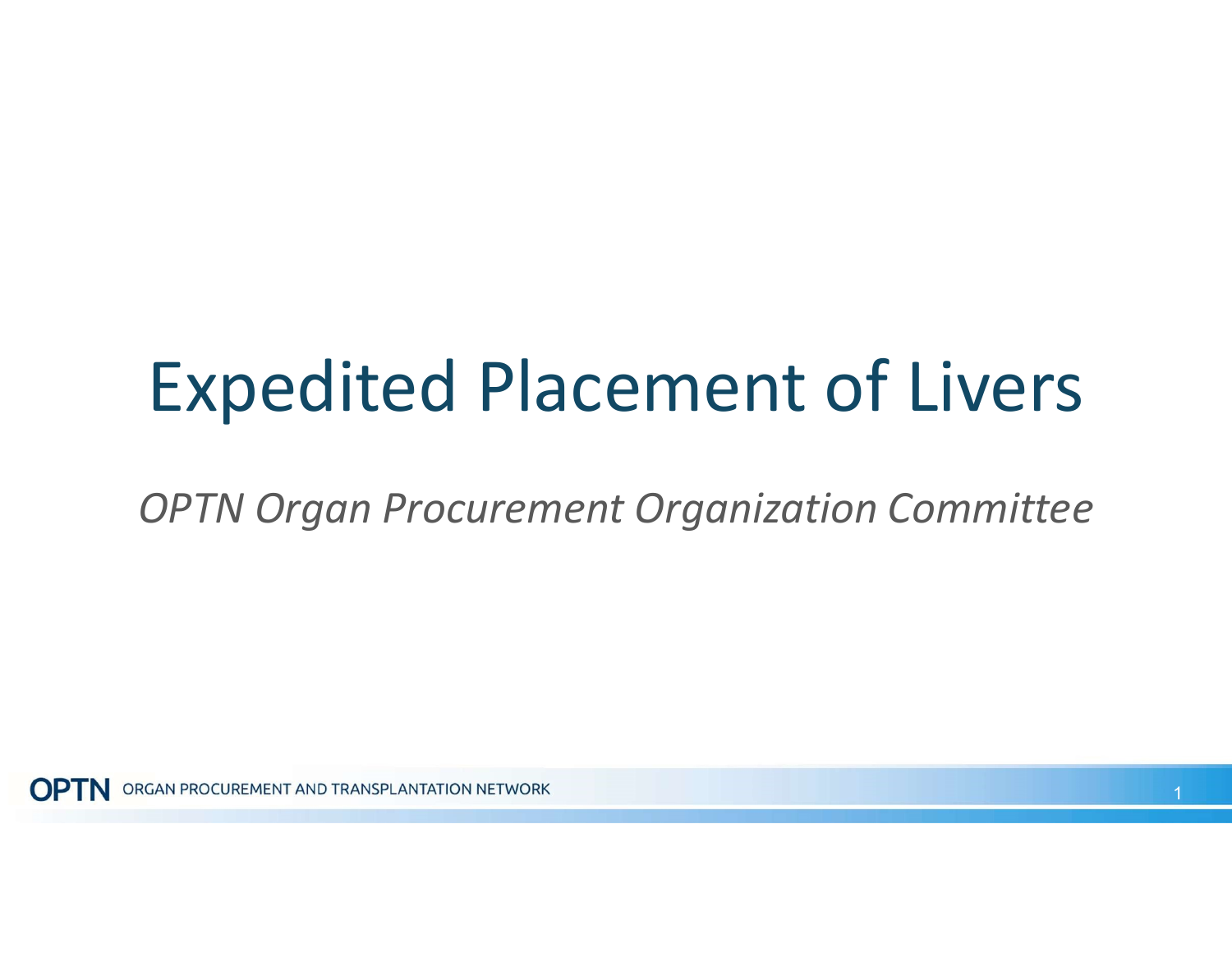## What problem will the proposal address?

- Current OPTN policies do not address expedited placement
- **This absence creates:** 
	- Lack of transparency about how expedited placement currently works
	- No formal guidance for OPOs and transplant hospitals
	- **Inconsistent practice and access to organs**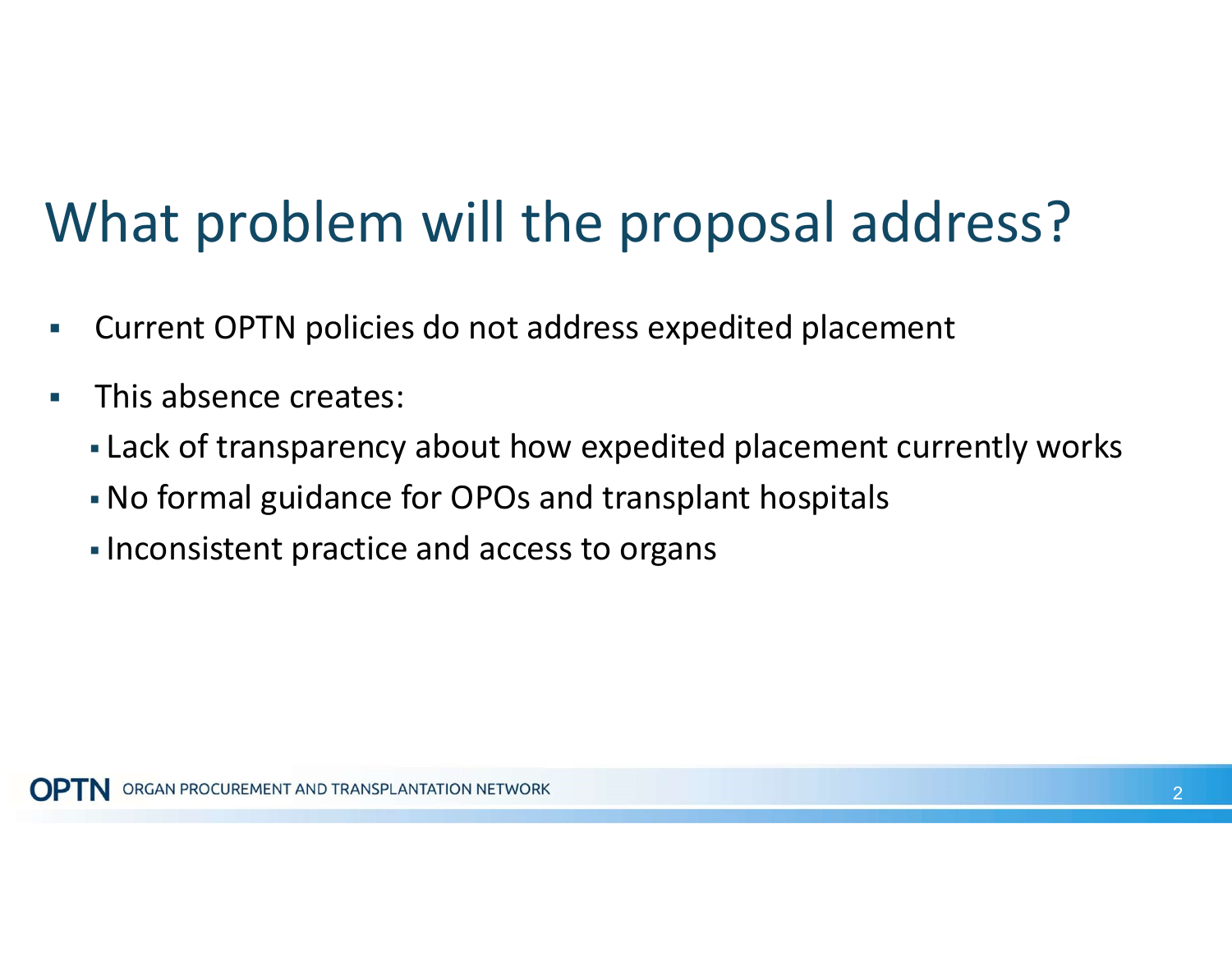## Spring 2019 Public Comment

- Common concerns from previous public comment cycle:
	- "In the donor OR" was too late in the process
	- 20 minutes is not enough time to respond
- **Changes to the proposal based on feedback:** 
	- I Identify expedited placement candidates on the original liver match run intended to support OPO logistics/planning
	- Clarifies that expedited placements will use the original match run with additional screening applied (versus a new match run type)
	- **Extends response time to 30 minutes**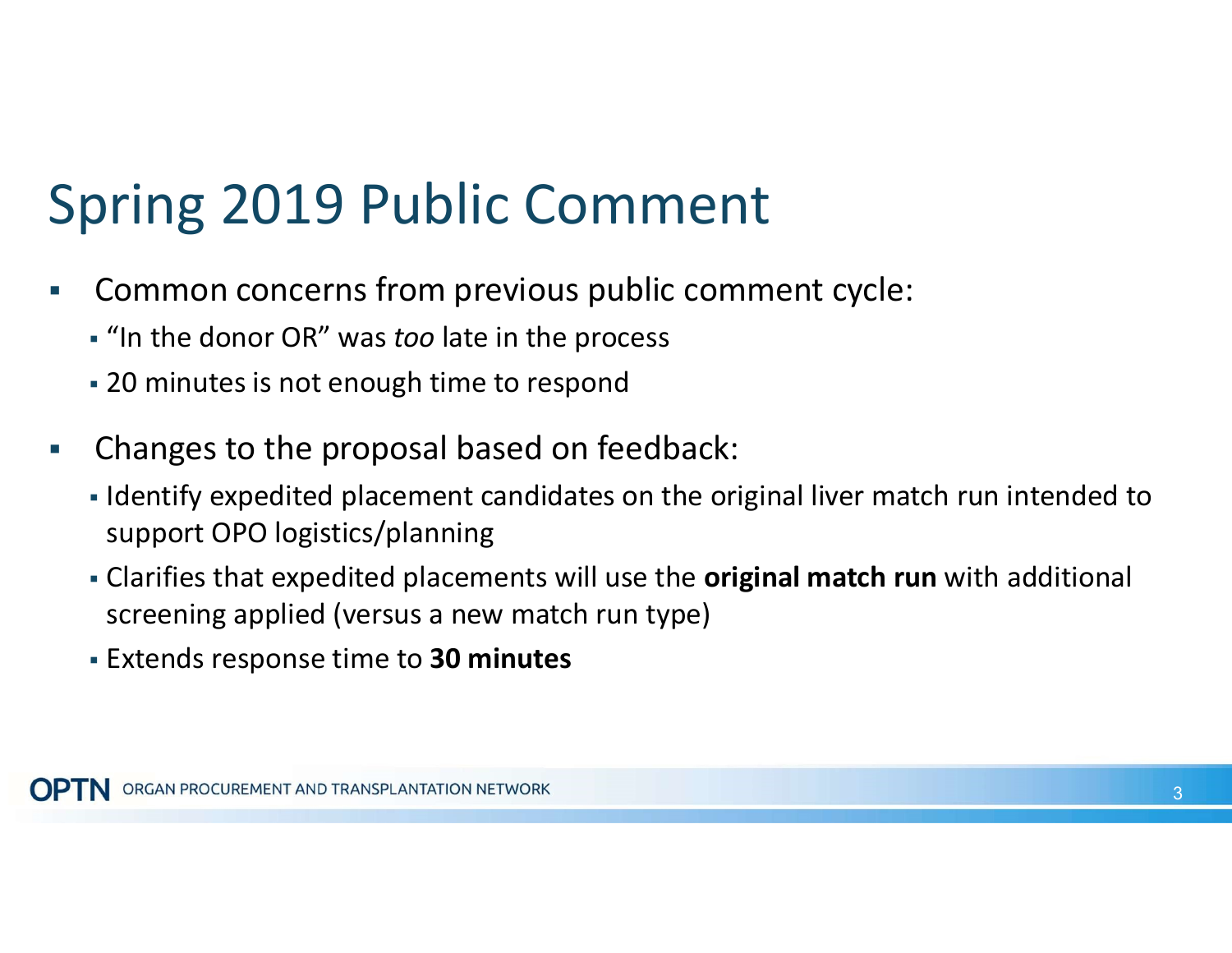## What evidence indicates it is a problem?

#### MPSC Data:

- 523 liver transplants using expedited placement (2016-2018)
- 60% of those reviewed were associated with intra-operative turndowns
- 4 liver transplant programs received almost 50% of the expedited liver offers
- 70% of OPOs have at least one expedited placement reviewed by the MPSC each year (all organs)

#### AOPO study:

**880 liver declines in the OR (2 year period)**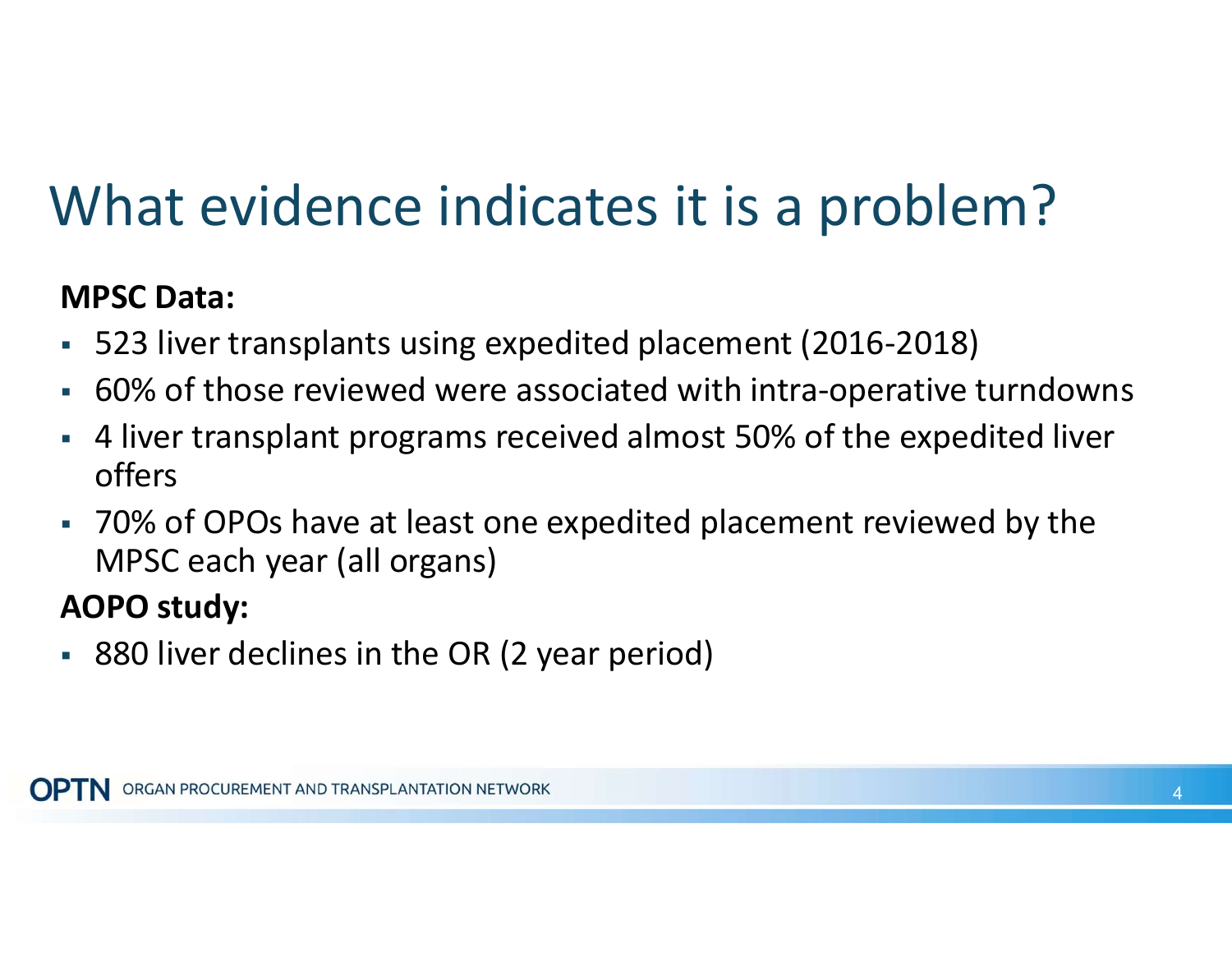## What are the proposed solutions?

- **Create a system for expediting liver offers**
- **Transplant hospitals must "opt-in" to receive expedited liver offers**
- OPOs will have criteria to initiate expedited liver offers
- **Transplant hospitals must respond within 30 minutes in order to be** eligible to receive the liver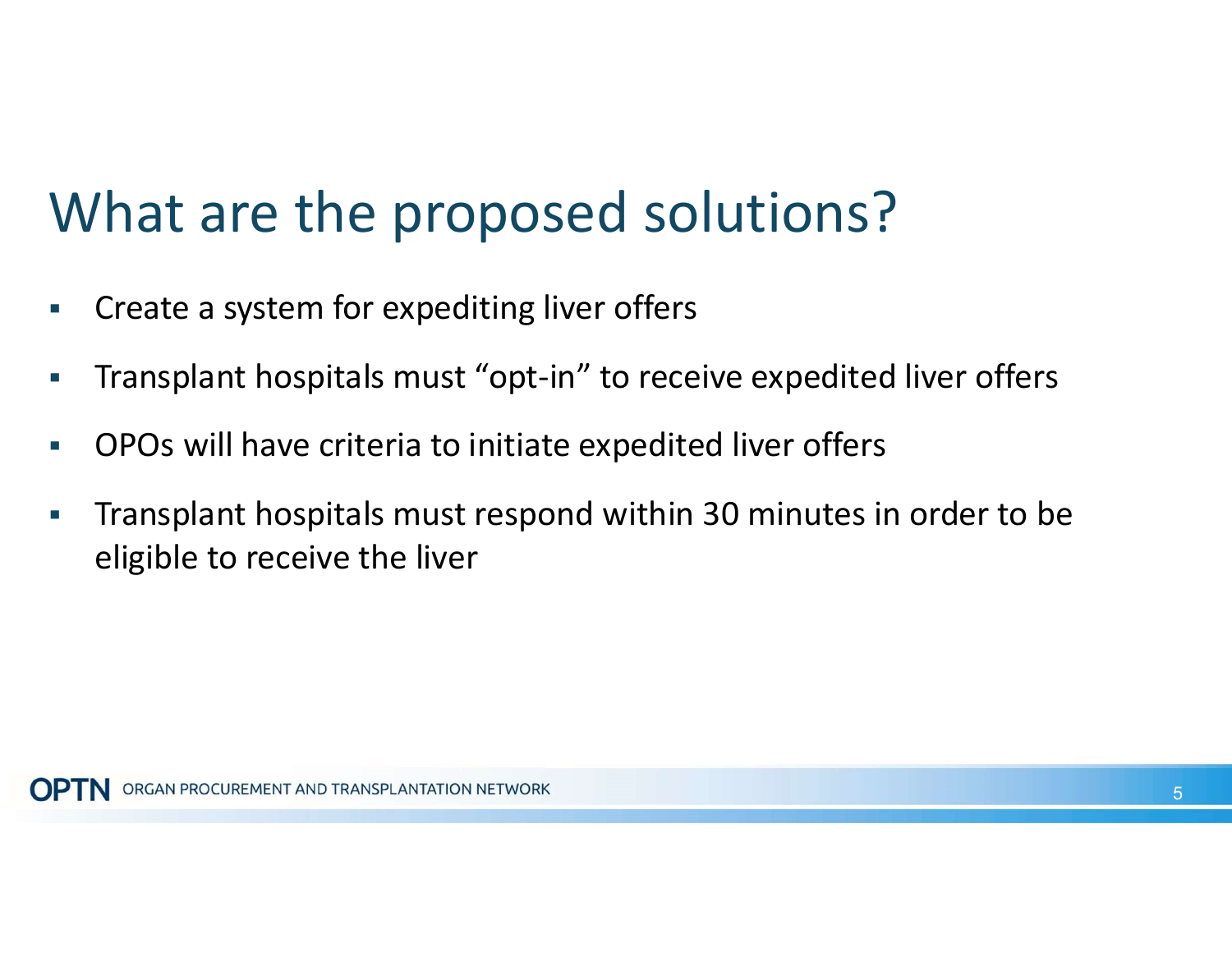## To "opt-in" transplant hospitals must:

- **Agree to allow any procurement team to recover the liver, if necessary**
- **Enter the following criteria for each type of donor (DCD and/or DBD)** 
	- Minimum and maximum age
	- Maximum body mass index (BMI)
	- Maximum distance from the donor hospital to transplant hospital
	- Minimum and maximum height
	- Minimum and maximum weight
	- Percentage of macrosteatosis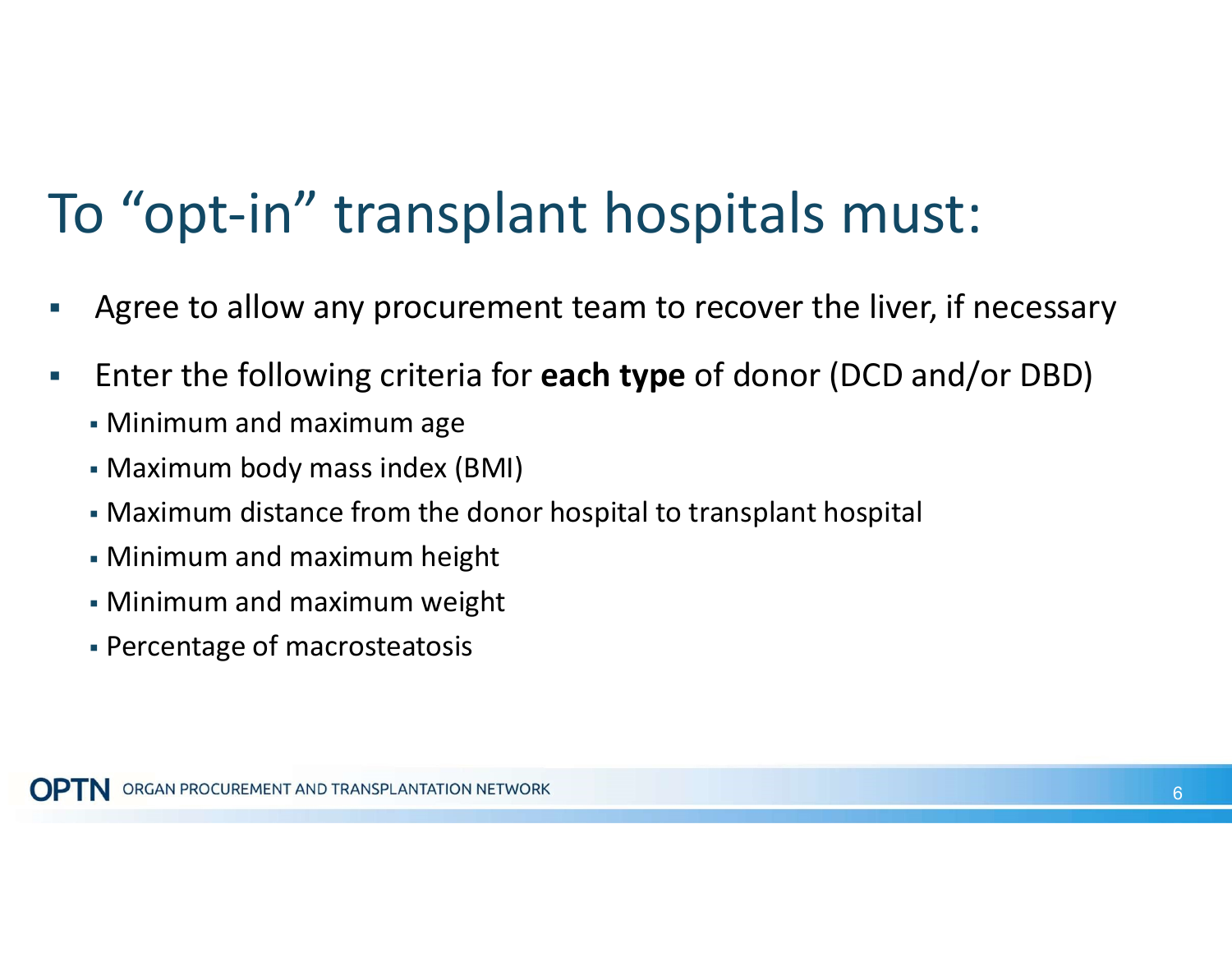## OPOs can make expedited liver offers if both conditions are met:

- 1. The donor has entered the operating room, or in the case of a DCD donor, withdrawal of life sustaining medical support has been initiated, whichever occurs first
- 2. The primary transplant hospital notifies the host OPO or Organ Center that the primary potential transplant recipient will no longer accept the liver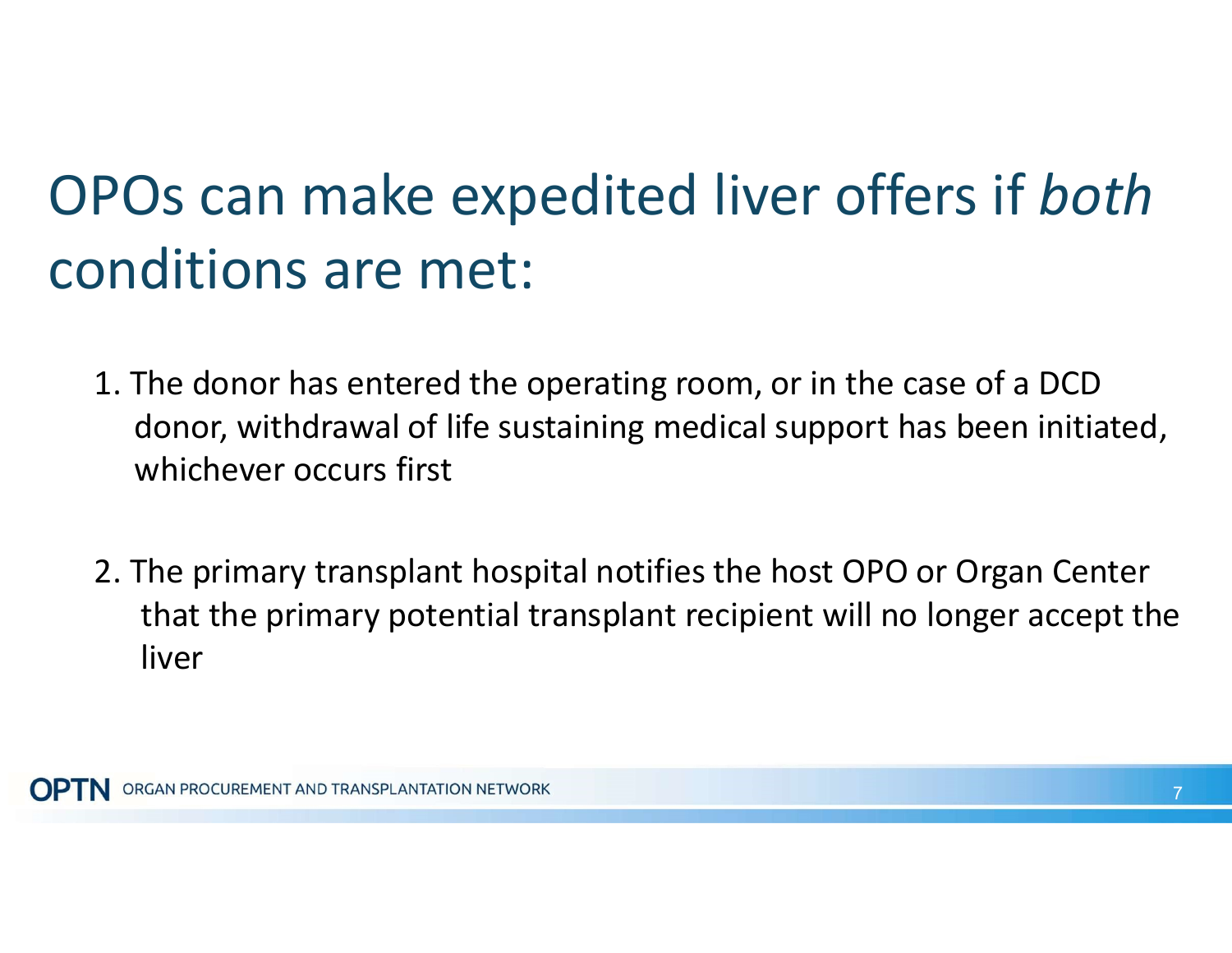### Responding to expedited liver offers

- Transplant hospitals must respond with a provisional yes within 30 minutes to be eligible to receive the liver
- At the end of the 30 minute timeframe, the liver will be placed with the candidate with a provisional yes acceptance that appears highest on the match run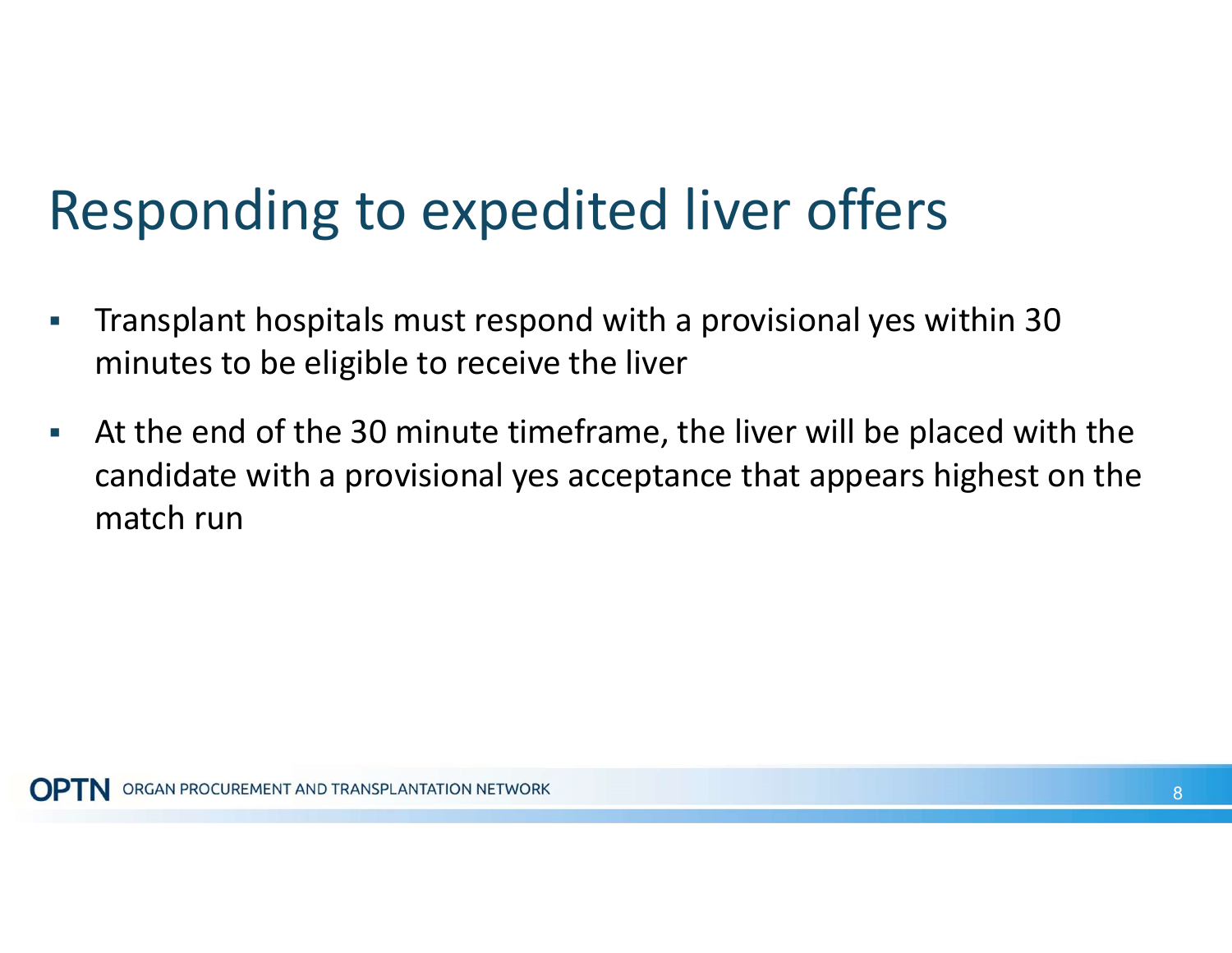## How will members implement this proposal?

#### Transplant Hospitals

- Must enter acceptance criteria on a candidate-by-candidate basis in order to receive expedited liver offers
- **Develop processes that allow quick review of expedited liver offers within** the 30 minute time limit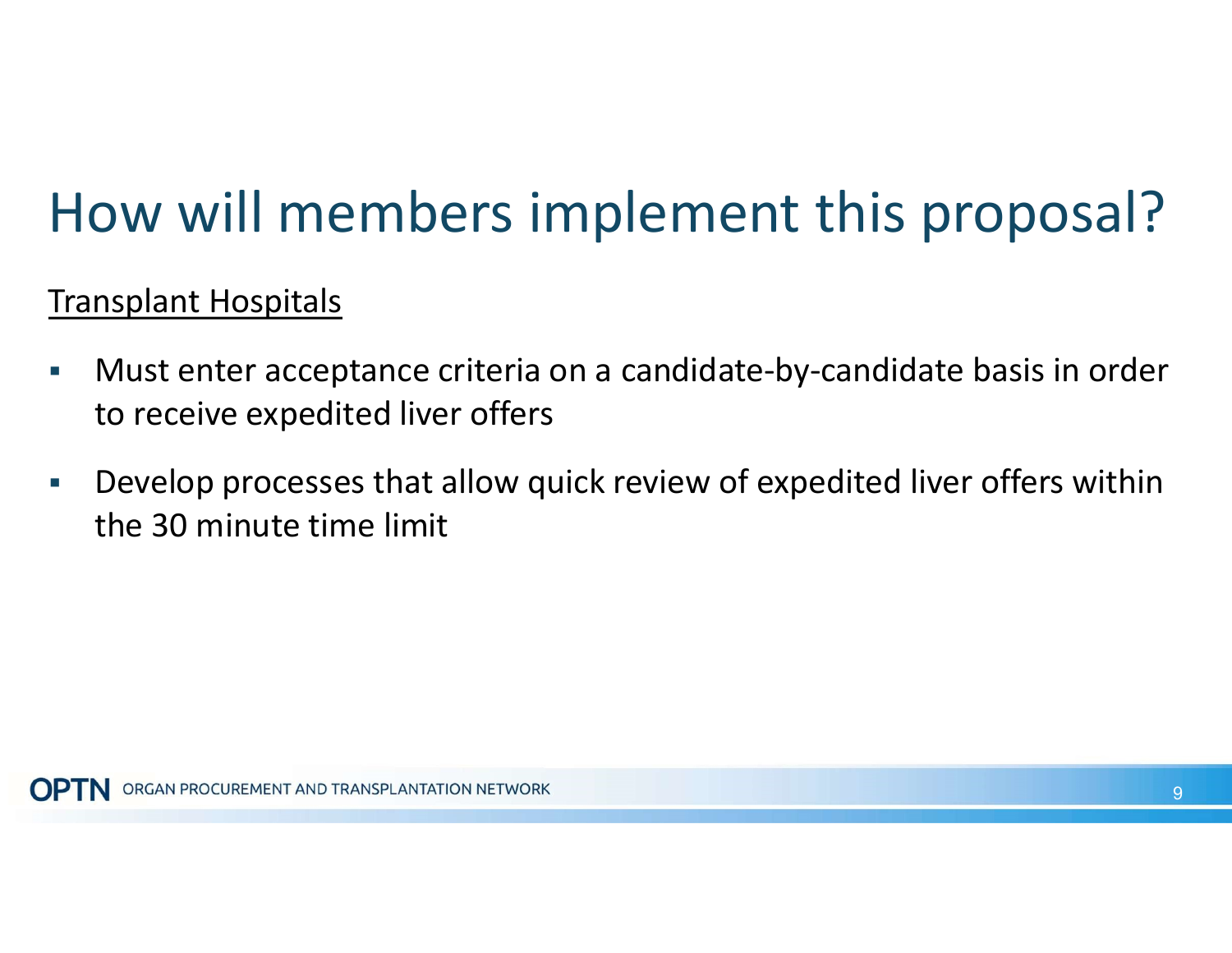## How will members implement this proposal? **OPOS**

- **IDENTIFY EXPEDITED PEACEMENT CANDIGERY OF SHARE IS A THE UP THARK** FIGURE
- **Follow requirements for initiating expedited liver offers**
- Submit required information before sending electronic offers
- Set the number of transplant hospitals to receive offers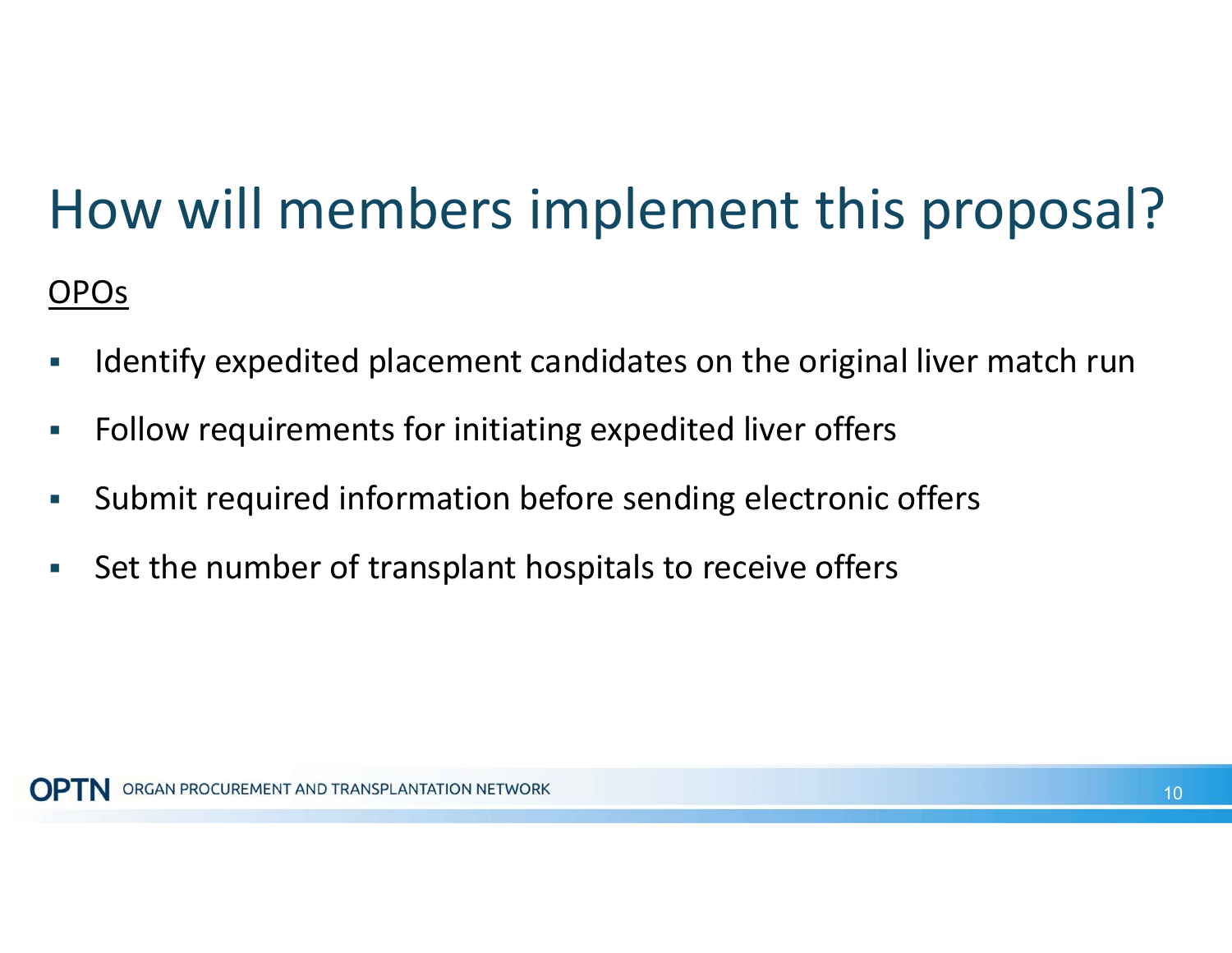## How will the OPTN implement this proposal?

System programming changes include:

- New fields in Waitlist and DonorNet that allow transplant hospitals and OPOs to enter the required information
- New field on liver match run will show expedited liver candidates
- When expedited placement initiated, new screening will be applied to the original liver match run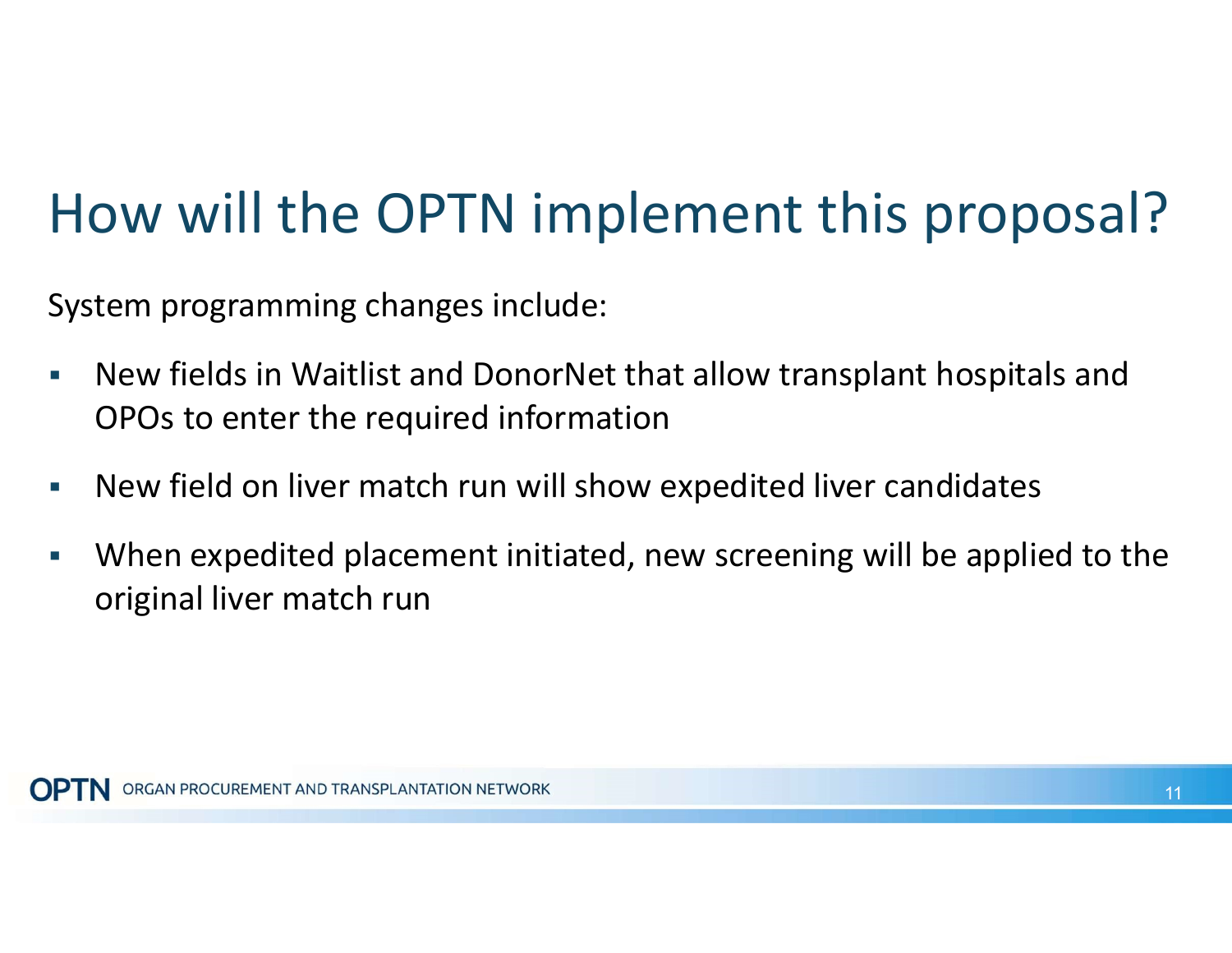## How will the proposed change be evaluated?

- Assess impact of policy changes at 6 and 12 months
- Analyses beyond 12 months will be performed at the request of the **Committee**
- Find analysis plan on pages 10-11 of the proposal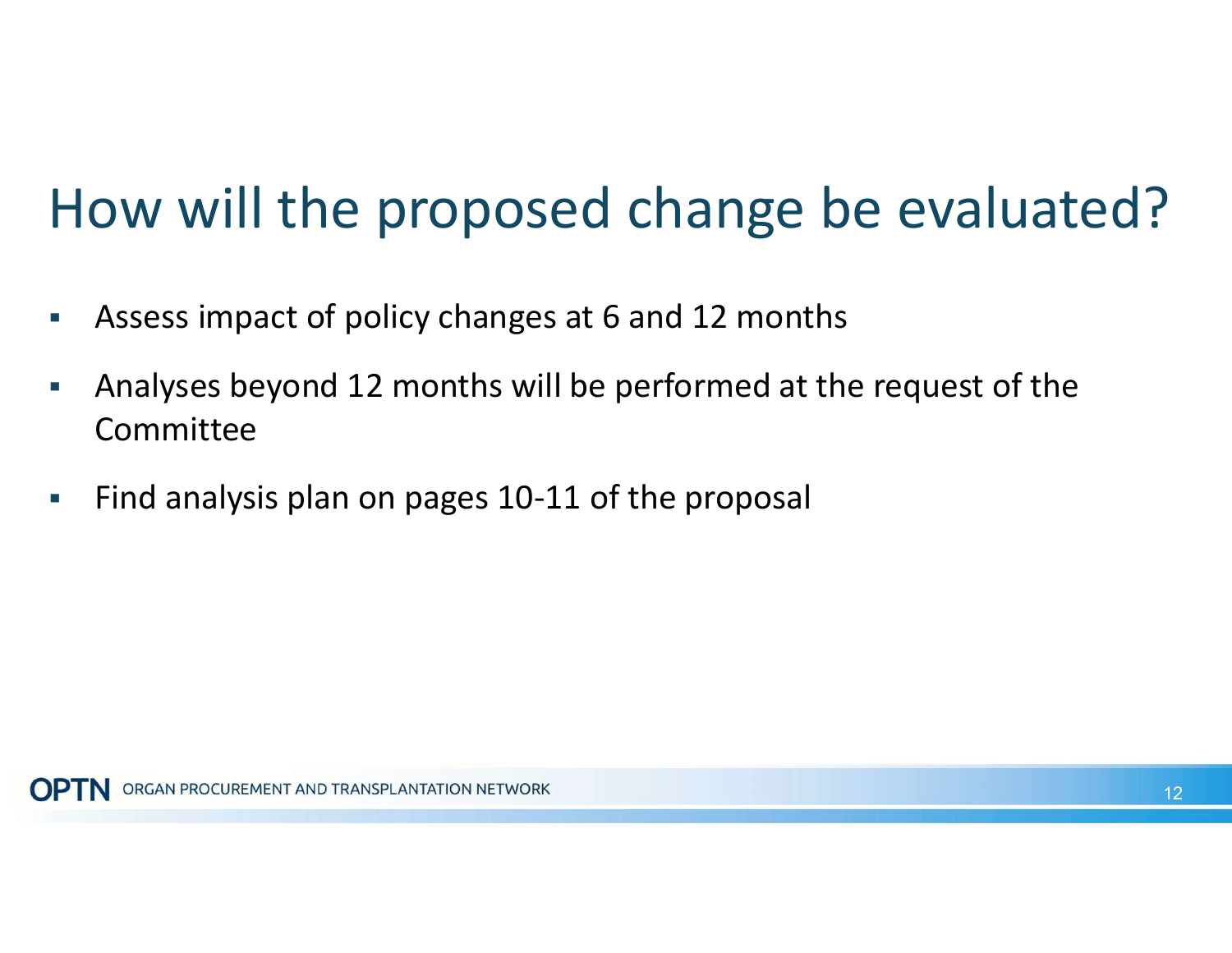## Work Group Roster

## OPO

Jennifer Prinz Diane Brockmeier Lori Brigham Jennifer Muriett Jeff Orlowski Nikole Neidlinger, MD

### Transplant Hospital

Will Chapman, MD David Foley, MD Shimul Shah, MD Richard Cummings Shawn Pelletier, MD Ryo Hirose, MD

ORGAN PROCUREMENT AND TRANSPLANTATION NETWORK